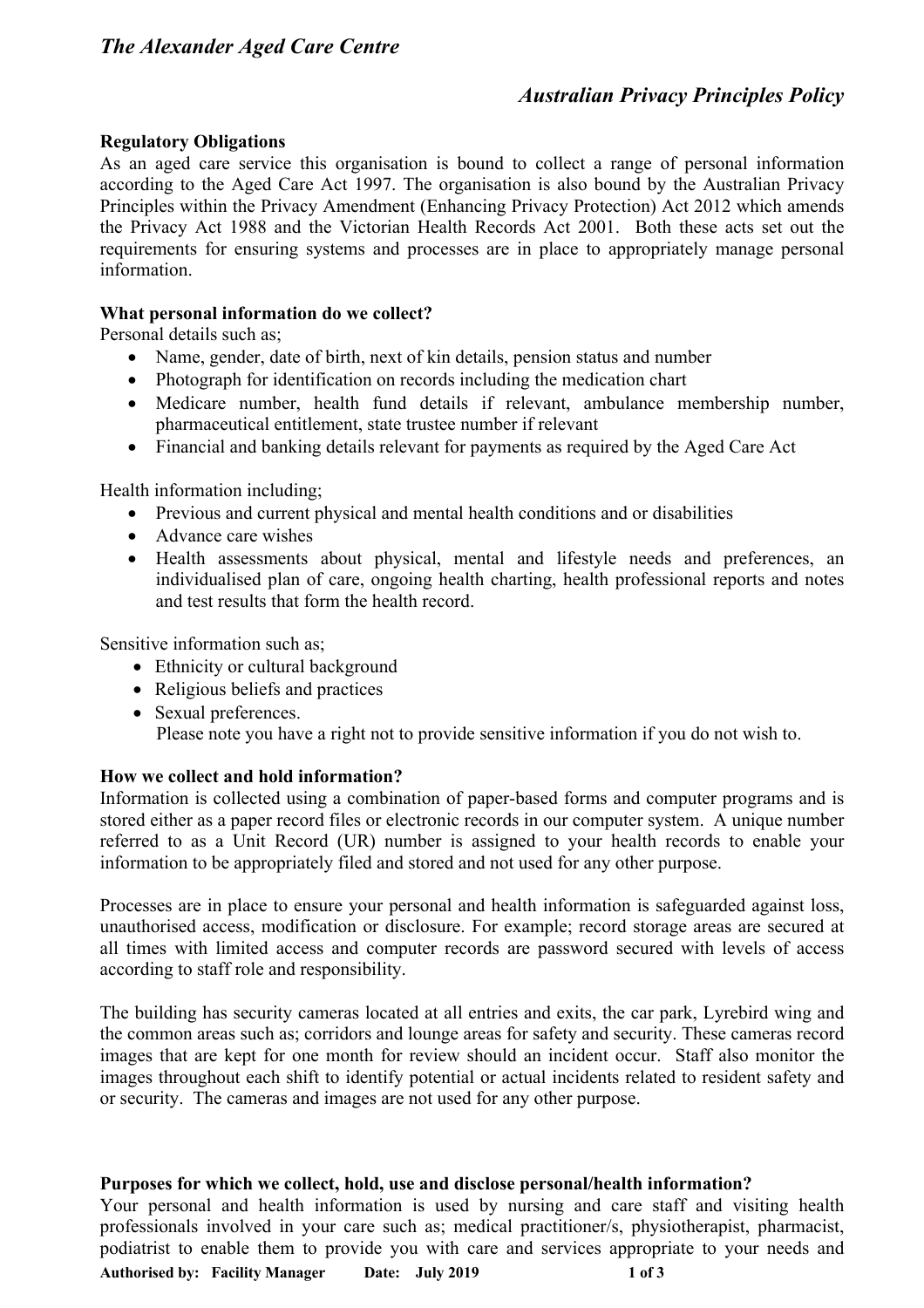# *Australian Privacy Principles Policy*

preferences. In an emergency, information is provided to health professionals for example ambulance officers and locum doctors.

Personal information is also provided on a need to know basis to service departments such as; catering, cleaning, laundry and maintenance and specialist suppliers like continence aid supplier.

As required by the Aged Care Act, the police and the Department of Health are informed where a resident is unexplainably missing, or if physical elder abuse has occurred. And as required by the Victorian Department of Health and Human Services certain illnesses such as; gastroenteritis or influenza outbreak must be reported.

As an aged care service, we are required by law to communicate some personal information to the Department of Health to enable the organisation to receive the correct level of funding for the care required and the appropriate running of the service. This information includes personal details about your identity e.g. name, date of birth and health information such as; medical conditions, the level of assistance required for activities of daily living and specialised care needs.

The organisation is also bound by law to provide access to your personal and health information to the Aged Care Quality Assessors. The Department of Health and quality assessors are also bound by the Australian Privacy Principles.

Information is also used to monitor and assess the effectiveness and appropriateness of care through a range of continuous improvement activities including documentation audits, surveys, reviews, staff training and data analysis activities. Such activities are undertaken by managers and staff and in some cases contracted consultants who are all bound by the privacy legislation to maintain confidentiality of your information.

We do not use your personal details to direct market. And it is unlikely that your information will be disclosed to an overseas recipient unless required by law or if requested or consented by yourself for a particular purpose.

#### **How can you access and or correct your information?**

The Facility Manager and Director of Care have been delegated as the Privacy Officers for the organisation to assist you with your right to access or correct your personal information held by the organisation. If you have any questions or would like to access or correct information that you believe is incorrect, please write or speak to the Privacy Officers. The Privacy Officers will inform you of any documentation requirements associated with your request and promptly deal with your request as soon as practicable and within 30 days.

|                        | Name of the Organisation: Premier Aged Care Pty Ltd (T/A The Alexander Aged Care Centre) |
|------------------------|------------------------------------------------------------------------------------------|
| <b>Street Address:</b> | 1720 Dandenong Road, Clayton, Vic, 3168                                                  |
| Postal Address:        | PO Box 199, Oakleigh, Vic, 3166                                                          |
| Phone:                 | Fax: (03) 9548 7344<br>$(03)$ 9548 7366                                                  |
| Email:                 | karen@thealexanderagedcare.com.au                                                        |

#### **How to make a complaint?**

If you wish to make a complaint about a situation where you believe your personal information has been inappropriately handled or there has been a breach of privacy, please write or speak to the Privacy Officers.